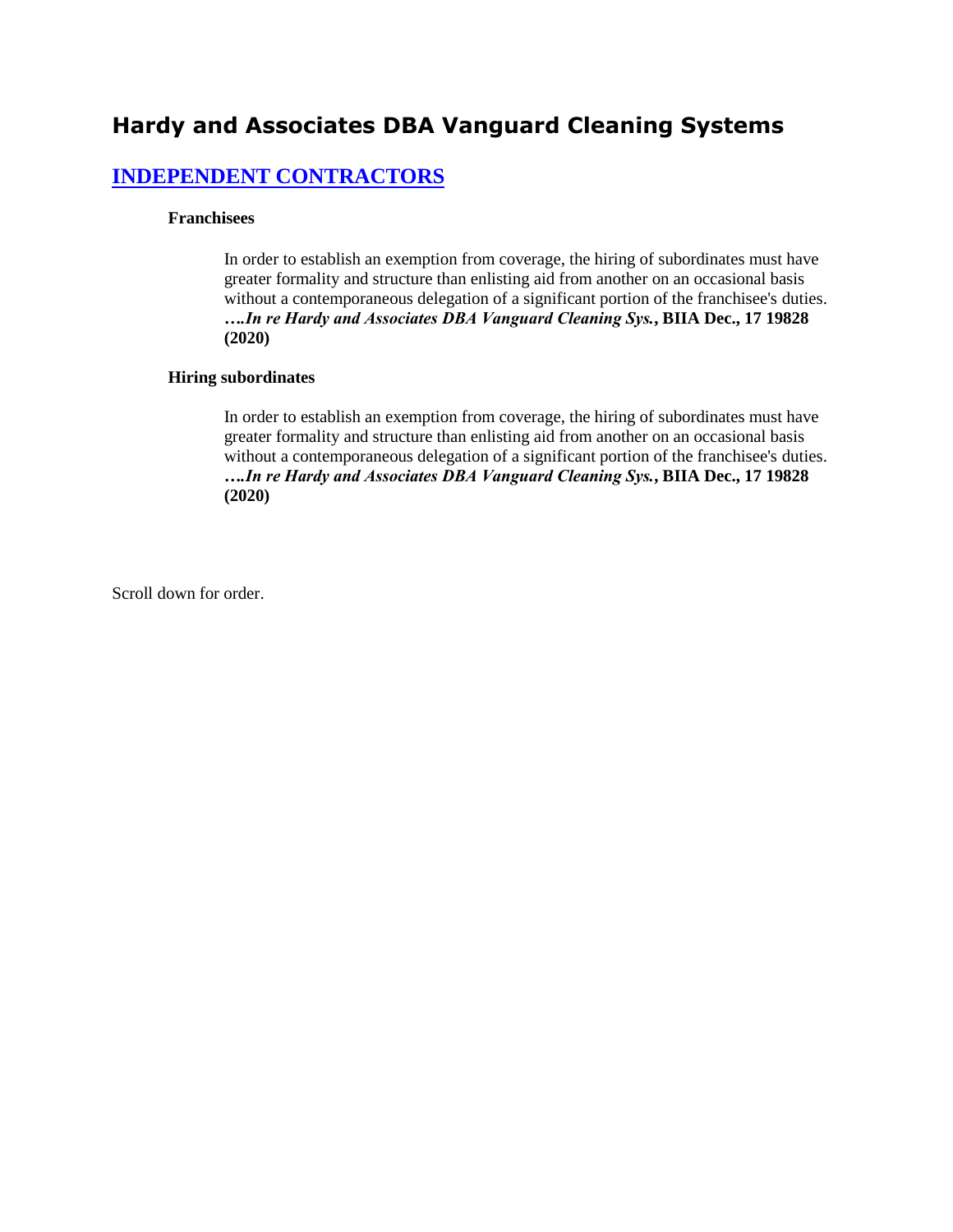#### **BEFORE THE BOARD OF INDUSTRIAL INSURANCE APPEALS STATE OF WASHINGTON**

**) )**

**)**

#### **IN RE: HARDY AND ASSOCIATES D/B/A VANGUARD CLEANING SYS.**

# **DOCKET NO. 17 19828**

#### **FIRM NO. 077,765-00 ) DECISION AND ORDER**

Hardy and Associates DBA Vanguard Cleaning Systems of Washington (Hardy) operates a business that franchises a cleaning system to LLCs in the State of Washington. Some of the LLCs hired employees to perform all or part of the janitorial work for which they contract, and some owners of the LLCs did not, instead performing the janitorial work themselves. Hardy did not pay industrial insurance premiums for any of the owners of the LLCs, regardless of whether they hired anyone to help them perform the janitorial work. The Department of Labor and Industries determined that the LLCs who did not hire employees were workers under the Industrial Insurance Act and required Hardy to pay workers compensation premiums for them. Hardy argues that none of the owners of the LLCs are "workers" as the term is defined in the Industrial Insurance Act and therefore all of the owners are exempt from coverage. Our industrial appeals judge determined that the owners are workers under the Act, but because 22 of the owners testified to hiring subordinates, they became exempt from coverage under *White v. Department of Labor & Industries. 1* While we agree with our industrial appeals judge that the owners of LLCs may be considered workers under the Act, we also find that not all of the 22 owners who testified provided sufficient evidence to show that they hired subordinates as contemplated by *White.* A preponderance of the evidence supports that 3 of the 22 of the testifying owners hired employees and became exempt from coverage under *White*. The Department order is **REVERSED** and **REMANDED** to the Department to remove three LLCs and recalculate the unpaid taxes, interest, and penalties based on the remaining LLCs.

#### **DISCUSSION**

Vanguard Cleaning Systems is a national trademark brand specializing in commercial janitorial services. Hardy and Associates is a franchisee of Vanguard. However, Hardy does not itself perform any janitorial services. Instead, Hardy sublicenses the trademarked Vanguard Cleaning System to smaller LLCs. Hardy does not enter into franchise contracts with individuals. Under the franchise contract, Hardy is responsible for providing the LLCs with commercial janitorial accounts. Hardy also makes optional training and support services available. The LLCs are responsible for performing the janitorial services themselves. The contract with Hardy requires each LLC to employ at least one

1 2

l <sup>1</sup> 48 Wn.2d 470 (1956).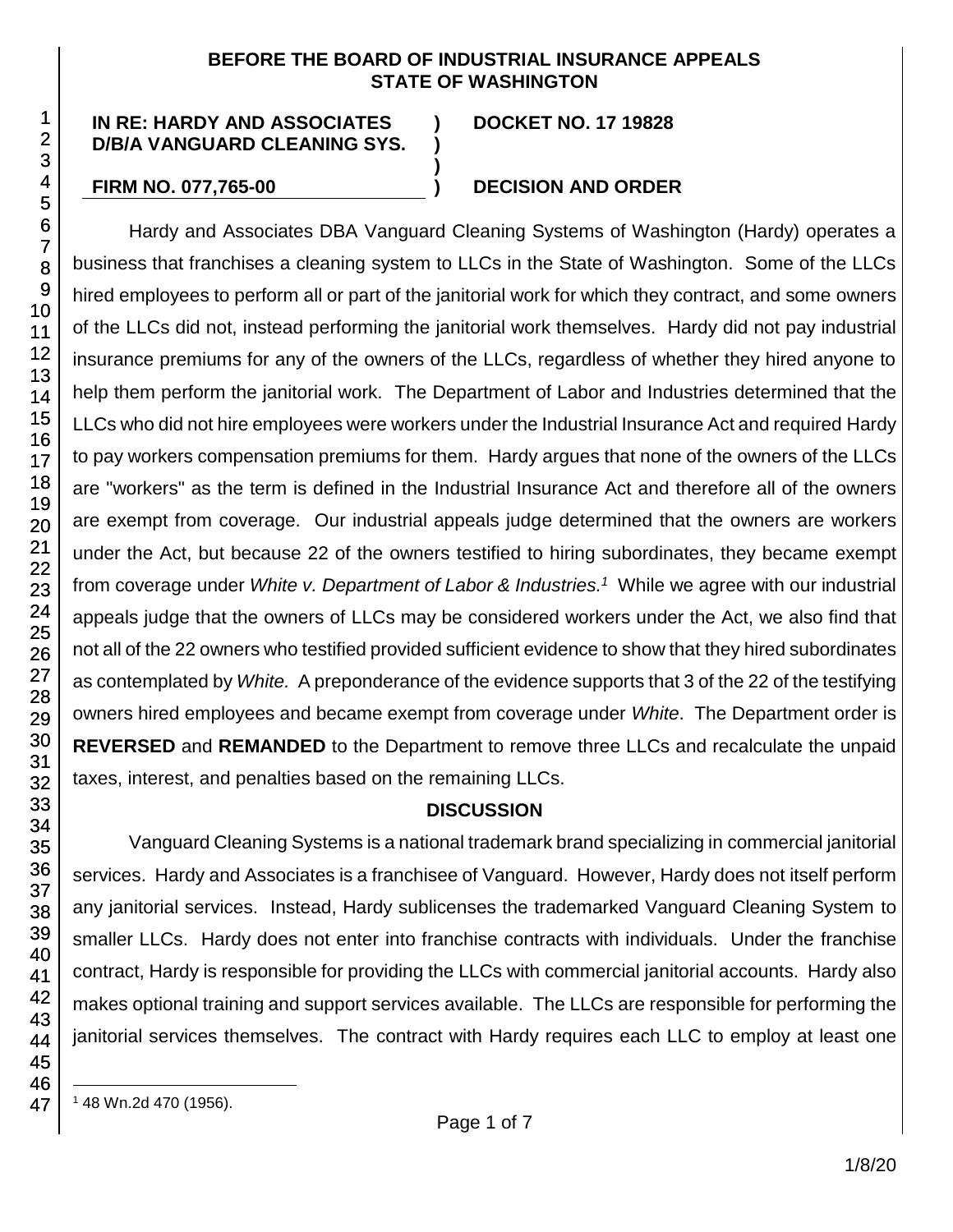employee to perform janitorial work. Hardy does not involve itself with the hiring or firing of employees of the LLC and does not require documentation that the minimum employee requirement has been satisfied. Hardy's revenue consists of the fees and royalties it collects from the commercial customers before forwarding the remaining money to the appropriate LLC.

In 2016, the Department conducted an audit of Hardy after receiving a phone call from the owner of an LLC inquiring about elective workers' compensation coverage. The audit initially determined that Hardy had 114 workers for whom it had not paid workers compensation premiums for the year 2015 but that number was reduced to 107 after Hardy filed a protest. Hardy has appealed the Department's determination that the remaining 107 franchisees are subject to coverage under the Act.

This appeal is factually similar to *Department of Labor and Industries v. Lyons Enterprises Inc.*<sup>2</sup> In *Lyons*, the employer was, like Hardy, a company that licensed a janitorial system to small businesses in the State of Washington. Lyons, like Hardy, did not perform any janitorial services itself and instead made money by licensing the name and trade secrets of Jan Pro, a nationwide commercial janitorial service. The litigation in *Lyons* focused on whether the franchisees could be considered employees under RCW 51.08.180 and, if so, whether they could be exempted from coverage under RCW 51.08.195.

After finding that the Industrial Insurance Act applied to franchisees, the *Lyons* court looked to RCW 51.08.180 to determine that independent contractors were included in the definition of a "worker" so long as the essence of the contract was for his or her personal labor. Having found that the essence of the franchise contracts in *Lyons* was for personal labor, the court then looked to see if any of the three recognized exceptions outlined in *White* applied such that the businesses were exempted from coverage. The court ultimately found that those franchisees who actually "employed subordinates" were exempt from coverage and the case was remanded to the Board to determine which franchisees employed subordinates. However, when Lyons was remanded to the Board to answer that question, the Department and Lyons elected to resolve it by settlement and the question remained unanswered.

In *Lyons* and *White* the terms "employ" and "hire" are used relatively interchangeably. But the words do have subtle differences. "Employ" can mean to hire someone or to simply make use of

185 Wn.2d 721 (2016).

l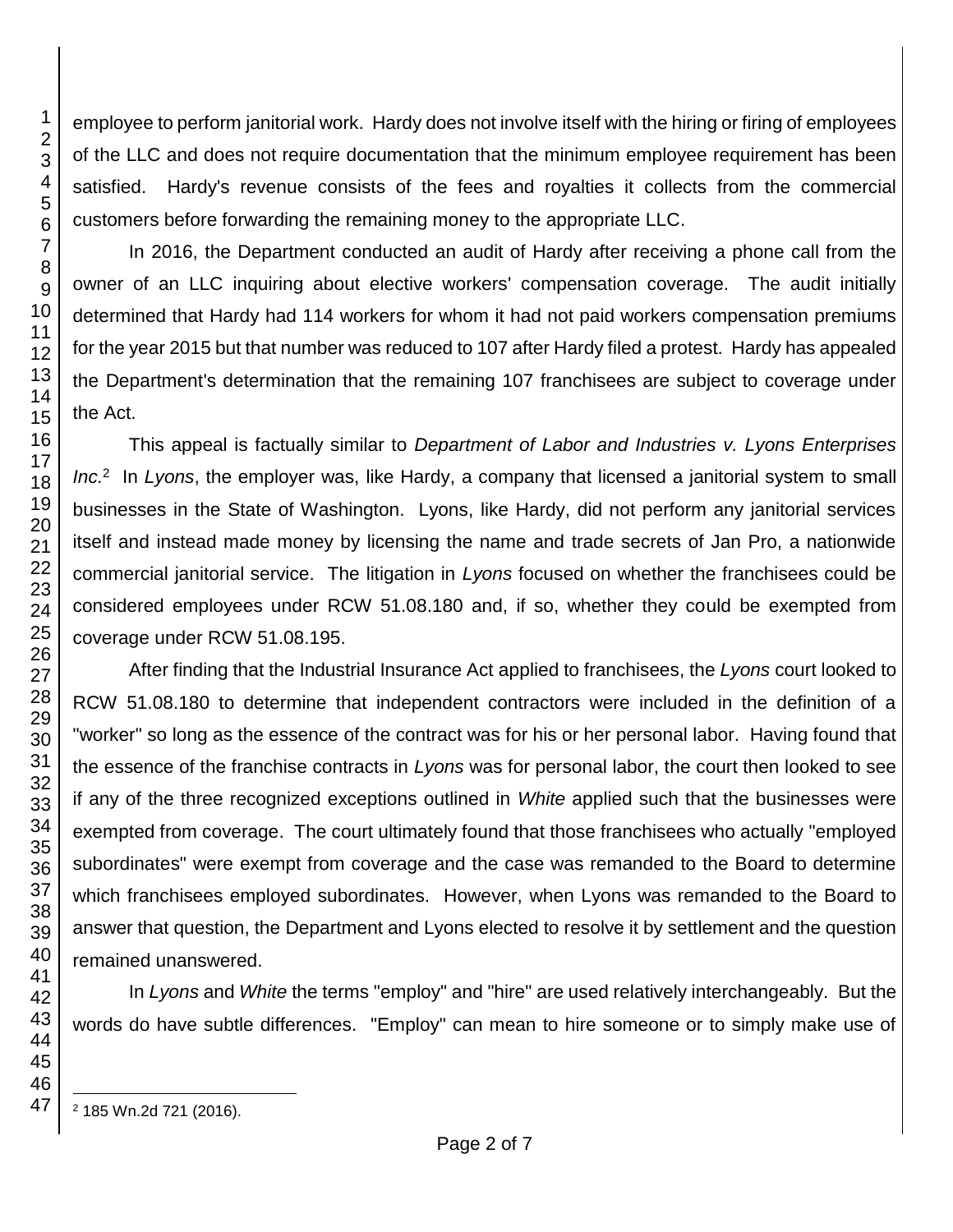their services, whereas "hire" is defined specifically as employing someone for wages.<sup>3</sup> In *Lyons* the supreme court found that "Lyons*'* franchisees who do not **hire subordinates** meet the IIA's definition of "worker." <sup>4</sup> Shortly after the *Lyons* decision came out, the court of appeals further clarified the distinction in *Henry Industries, Inc. v. Department of Labor & Industries*. The court pointed to the testimony of an employee who said that he used others to handle his route when he was unavailable, but that same driver also testified that he did not employ others.<sup>5</sup> The court went on to say that the employer would have to show that the drivers delegated a "significant portion of their duties" to others to meet the third test under *White*.

What it means to "employ others" is also defined in *Peter M. Black Real Estate Co., Inc. v. Department of Labor and Industries*. Black Real Estate argued that because some of its listing agents paid people to come in and fix up listings or shared commissions with other agents who showed the listings, those listing agents were no longer workers because they had employed others. Division Two disagreed. The court found "Nor are Black's agents employing others to perform their work when they agree to assist each other and share the commission." 6

The Proposed Decision and Order in this case found that if the owner of an LLC testified that he or she used a helper at any point during 2015, this was sufficient to find that the owner had employed a subordinate under *White* and therefore was exempt from coverage. In other words, any owner of an LLC who had someone help them at any point in 2015 lost coverage under the Act as a worker. We disagree with such a broad interpretation of *Lyons* and *White*.

We start with the proposition that the Industrial Insurance Act is to be liberally construed with an express purpose of reducing the suffering and economic loss associated with industrial injuries.<sup>7</sup> In order to achieve its stated purpose, the courts have found that the Industrial Insurance Act requires all doubts to be resolved in favor of coverage.<sup>8</sup> In order to reconcile this presumption of coverage with the exemptions articulated in *Lyons*, *White,* and *Henry*, we find that "hiring subordinates" has greater formality and structure than simply asking a friend or family member to cover for the franchisee or enlisting the aid of someone on an occasional basis that does not delegate a "significant portion of the franchisee's duties." It is a bargained for exchange for remuneration, with the work

RCW 51.12.010.

l <sup>3</sup> Webster's II New Riverside University Dictionary 583 (1994).

*Dep't of Labor & Indus. v. Lyons Enterprises Inc*., 185 Wn.2d 721, 734, (2016) (Emphasis added).

*Henry Ind. Inc. v. Dep't of Labor & Indus*., 195 Wn. App. 593 (2016).

*Peter M. Black Real Estate Co., Inc. v. Dep't of Labor & Indus*., 70 Wn. App. 482, 490 (1993).

*Dep't of Labor and Indus. v. Lyons*, 185 Wn.2d 721 (2016); *Doty v. Town of South Prairie*, 155 Wn.2d 527 (2005).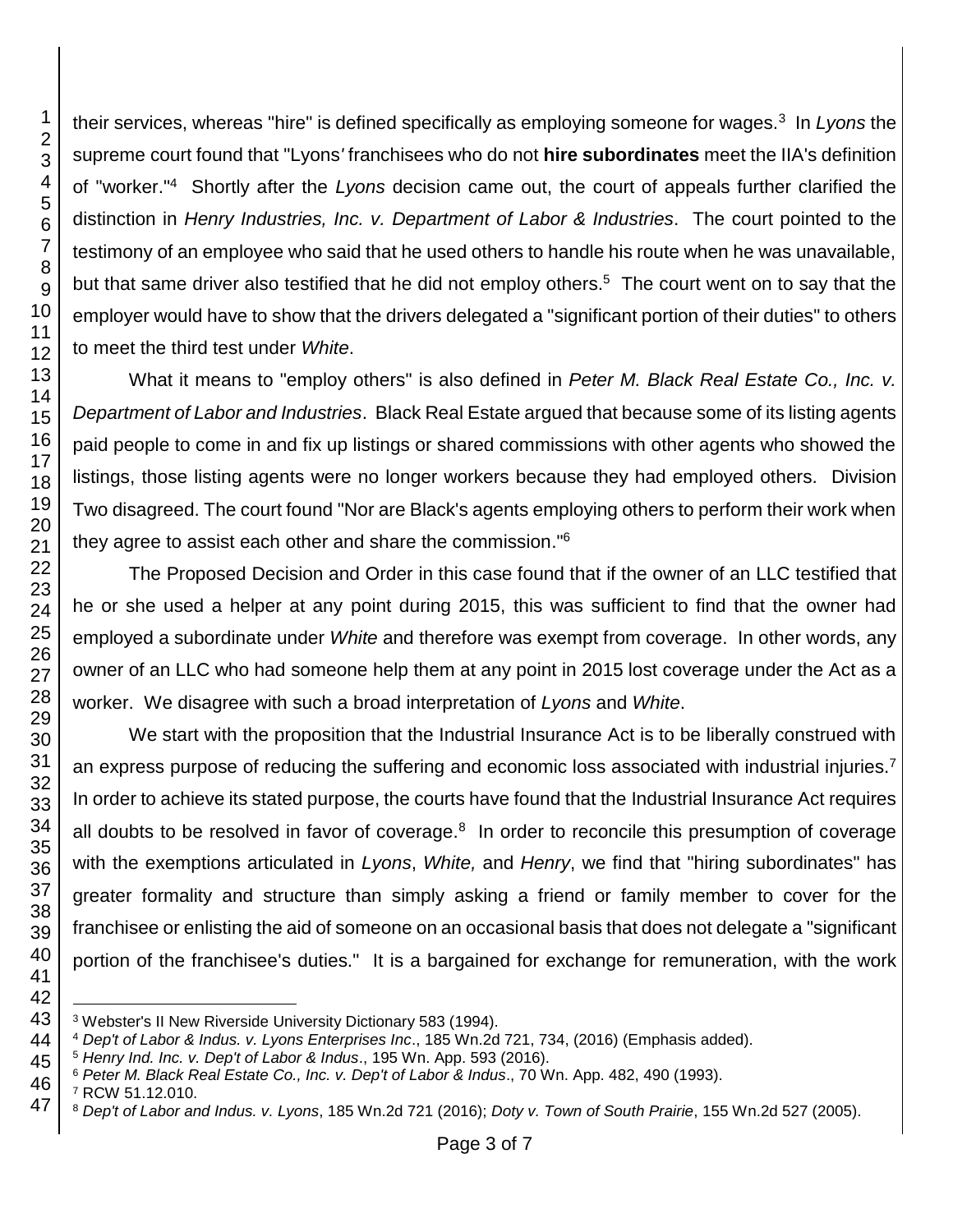inducing the remuneration and the remuneration inducing the work. But the very fact that a franchisee paid the helper does not necessarily remove that franchisee from coverage as the court held in *Black*.

Three of the franchisees have demonstrated that they have, in turn, become employers by employing others. Chris Jones of Chris Cleaning LLC testified that he had hired many workers and that he paid workers' compensation premiums for those workers. Il Chang of Jay Services, LLC testified that he had hired workers and paid workers' compensation premiums for some of them. Although, through the testimony it became clear that Mr. Chang did not do the paperwork for his LLC and was unsure about the names of the people he employed or what premiums were paid on their behalf, because his wife handled that part of the business. Still, his testimony convinces us that he is an employer. Violeta Badon of Lasave LLC testified that she had hired workers and paid workers' compensation premiums for those workers as well as providing them with 1099s for that pay.

The testimony of the remainder of the owners of LLCs during the period of the audit proved to be insufficient to remove those owners from coverage. The testimony produced by the owners of the various LLCs was oftentimes vague as to the details of the type of help they received and the circumstances surrounding that help. While we are concerned about the lack of detail elicited from many of the testifying LLC owners and the lack of documentation provided to support that testimony, we specifically find that the owners who testified to only having family members or friends help them on an occasional basis, without anything more, did not provide sufficient evidence to show that they had employed a subordinate to help with all or part of the work as required by *White*.

We also note that it is concerning that of the 22 LLC owners that testified, there was testimony that at least 15 of them were limited in English proficiency, with several needing interpreters for that testimony. All of the contracts were in English and the testimony makes it quite clear that many of the LLC owners did not understand all of the nuances of the contracts they were signing. It is concerning that many of the LLC owners who came to testify had a vague understanding that the issue under consideration was whether they had used helpers, but likely no understanding of how a determination that they were employers would affect their LLC in the future.

Accordingly, we find the testimony of the following people to be insufficient to establish that they were exempted from coverage during the period of 2015: Benjamin Parilla of BP&L LLC; Aaron Kennedy of Aaron's Cleaning Service, LLC; Aurelio Barreto of Five Star General Cleaning Services; Phalla Lean of Clean Bright Janitorial Service; Aracely Avelino of Avelino's Cleaning, LLC; Librado Ruelas of CZV Cleaning, LLC; Jose Alberto Alfaro of Northwest Cleaning, LLC; Consuela Jimenez

1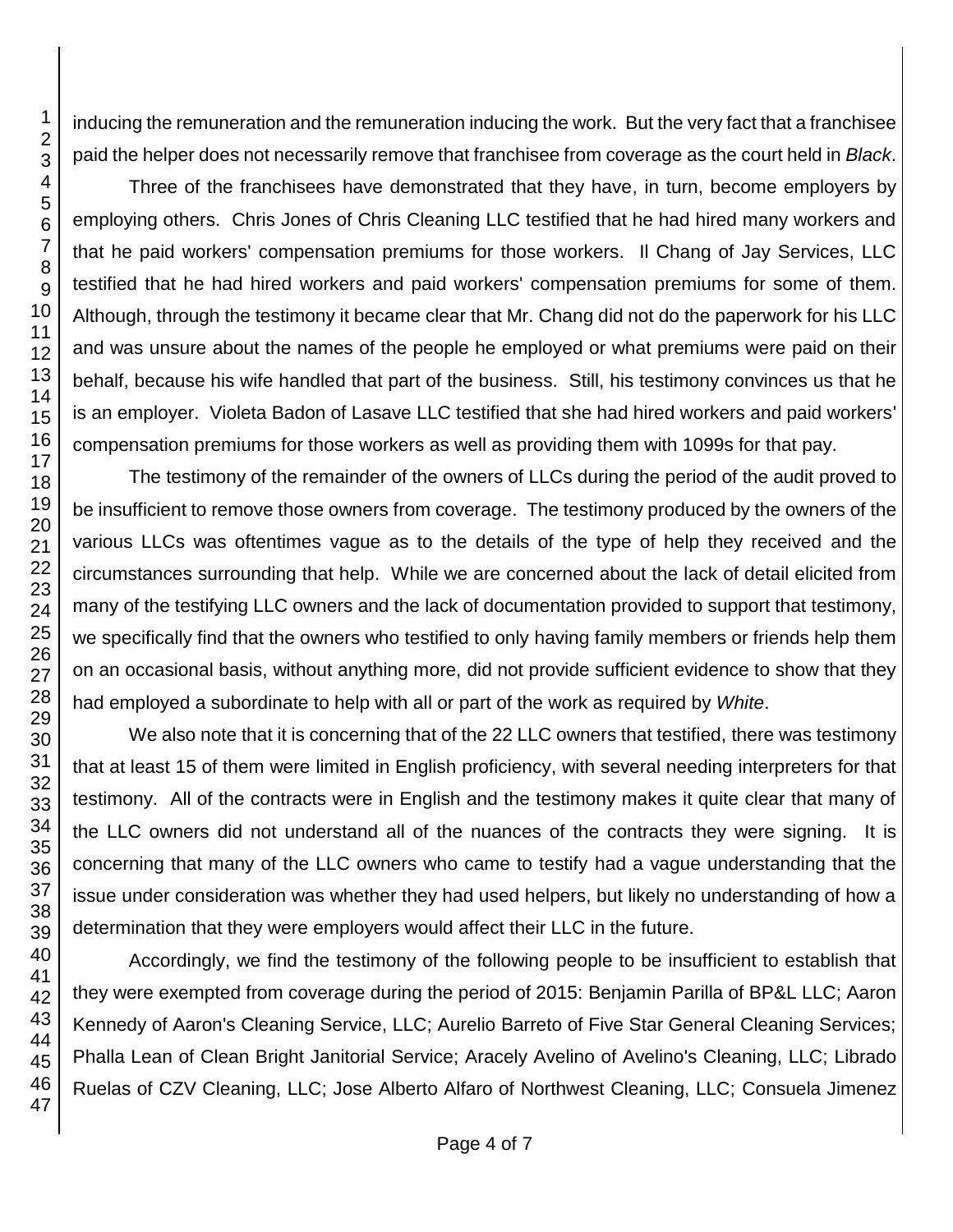Hernandez of Leonard's LLC; Ofelia Rosas Ramos of Ramirez Rosas Cleaning, LLC; Rosa Becerra of ARA Janitorial, LLC; Isabel Maldonado of Canas Cleaning Services, LLC; Maria Macedo of Macedo Cleaning Servics, LLC; Julio Tomas of JR Janitorial; Deyanira Villasenor of Dey's Cleaning; Arthur Valdez of Valdez Cleaning; Maria Pineda Reyes of Mary's Cleaning, LLC; Petra Pineda Reyes of Aby's Janitorial, LLC; Annabelle Encita of Annabelle's Cleaning, LLC; and Nesseri Capati Deza of Deza's Cleaning Service, LLC. This matter is remanded to the Department of Labor and Industries to remove the remaining three LLCs from coverage as workers for Hardy and recalculate the unpaid premiums, penalties, and interest accordingly.

### **DECISION**

In Docket No. 17 19828, the firm, Hardy & Associates DBA Vanguard Cleaning Systems of Washington filed an appeal with the Board of Industrial Insurance Appeals on August 23, 2017, from an order of the Department of Labor and Industries dated July 26, 2017. In this order, the Department assessed a total of \$383,689.70 in unpaid taxes, interest, and penalties for the year 2015. This order is incorrect and is reversed and remanded to the Department to recalculate the taxes, interest, and penalties based on the remaining covered workers.

## **FINDINGS OF FACT**

- 1. On February 26, 2018, an industrial appeals judge certified that the parties agreed to include the Jurisdictional History in the Board record solely for jurisdictional purposes.
- 2. Vanguard Cleaning Systems is a national trademark brand specializing in commercial janitorial services. Hardy and Associates is a franchisee of Vanguard, however, Hardy does not itself perform any janitorial services. Hardy sublicenses the trademarked Vanguard Cleaning System only to LLCs, not individuals. Under the franchise contract, Hardy is responsible for providing the LLCs with commercial cleaning accounts, however, the LLCs are responsible for performing the janitorial services themselves. The franchise contract with Hardy contains a clause that requires each LLC to hire at least one employee to perform the janitorial work. Hardy does not involve itself with the hiring or firing of employees of the LLC and does not require documentation that the minimum employee requirement has been satisfied. Hardy's revenue consists of the fees and royalties it collects from the commercial customers before forwarding the remaining money to the appropriate LLC.
- 3. The LLCs provide janitorial services to various businesses throughout Western Washington. These services include vacuuming, mopping, dusting, cleaning bathrooms, and taking out garbage and recycling. Such services constitute personal labor.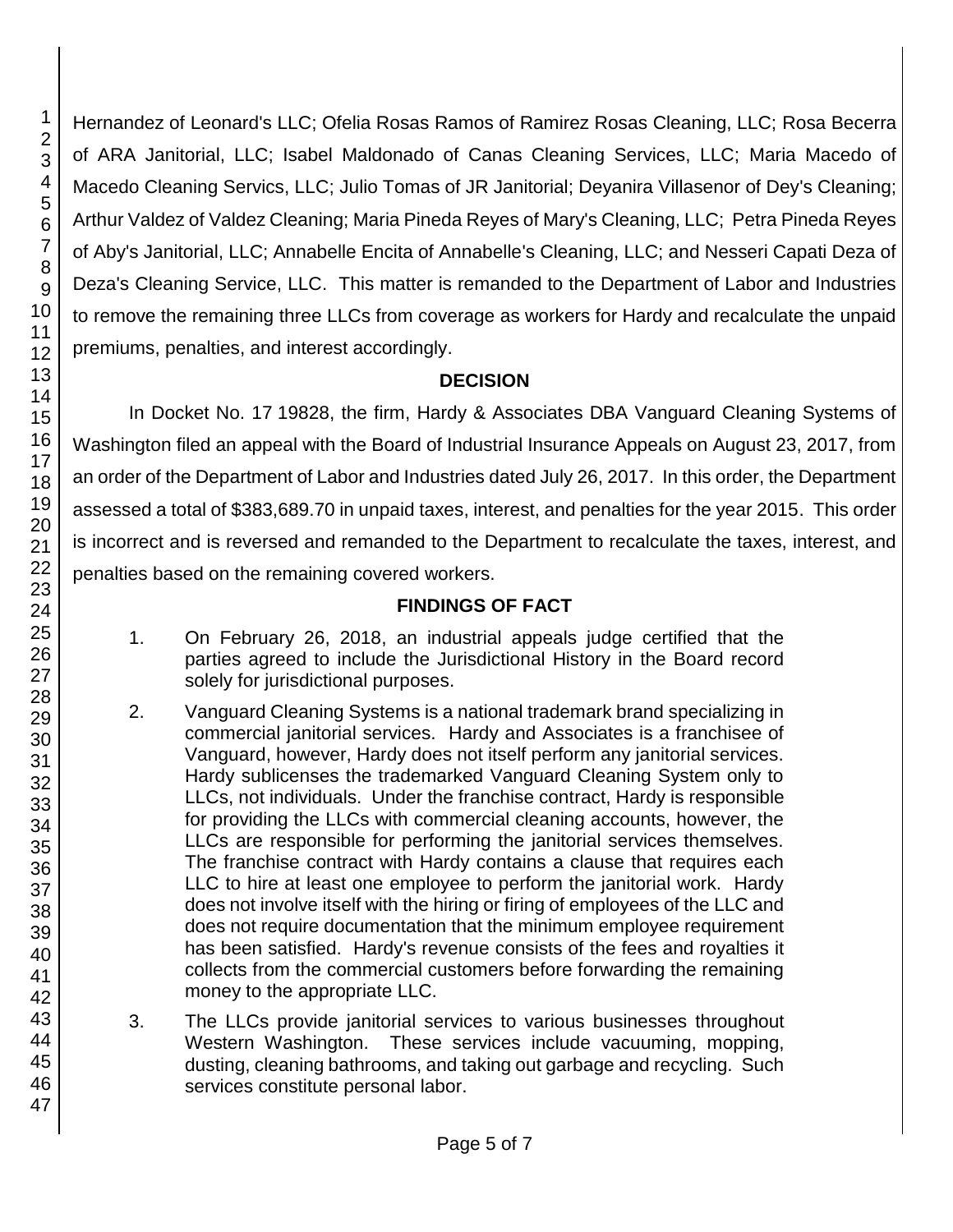- 4. The following LLCs hired subordinates during the calendar year of 2015 to perform all or some of the work under the commercial cleaning accounts secured by Hardy: Chris Jones of Chris Cleaning, LLC; Il Chang of Jay's Services, LLC; Violeta Badon of LaSave, LLC;
- 5. Hardy failed to provide sufficient records for the Department to calculate the actual hours worked by the covered workers. The Department correctly estimated the hours worked under WAC 296-17- 35201.
- 6. With the exception of the workers listed in Finding of Fact No. 4, the Department correctly calculated the unpaid premiums, penalties, and interest due in the Order and Notice Reconsidering Notice and Order of Assessment of Workers' Compensation Taxes No. 0646061.

#### **CONCLUSIONS OF LAW**

- 1. The Board of Industrial Insurance Appeals has jurisdiction over the parties and subject matter in this appeal.
- 2. Owners of LLCs who did not hire subordinates to perform all or part of the work under the commercial cleaning contracts are covered workers for whom Hardy is required to pay industrial insurance premiums. RCW 51.08.180; *Department of Labor and Indus. v. Lyons Enterprises Inc.* 185 Wn.2d 721 (2016); *White v. Department of Labor & Indus.*, 48 Wn.2d 470 (1956).
- 3. The following LLCs hired subordinates to help perform all or some of their commercial cleaning contracts, making them exempt from coverage under the Industrial Insurance Act: Chris Jones of Chris Cleaning, LLC; Il Chang of Jay's Services, LLC; Violeta Badon of LaSave, LLC;
- 4. The Department's Order and Notice Reconsidering Notice and Order of Assessment of Workers' Compensation Taxes No. 0646061 is incorrect and is reversed and remanded to the Department to remove the owners of the LLCs identified in Finding of Fact No. 4 and Conclusion of Law No. 3 and recalculate the unpaid premiums, interest, and penalties due.

Dated: January 8, 2020.

BOARD OF INDUSTRIAL INSURANCE APPEALS<br>
LINDA L. WILLIAMS, Chairperson

SADAL ATTICOLE

S. ENG. Member